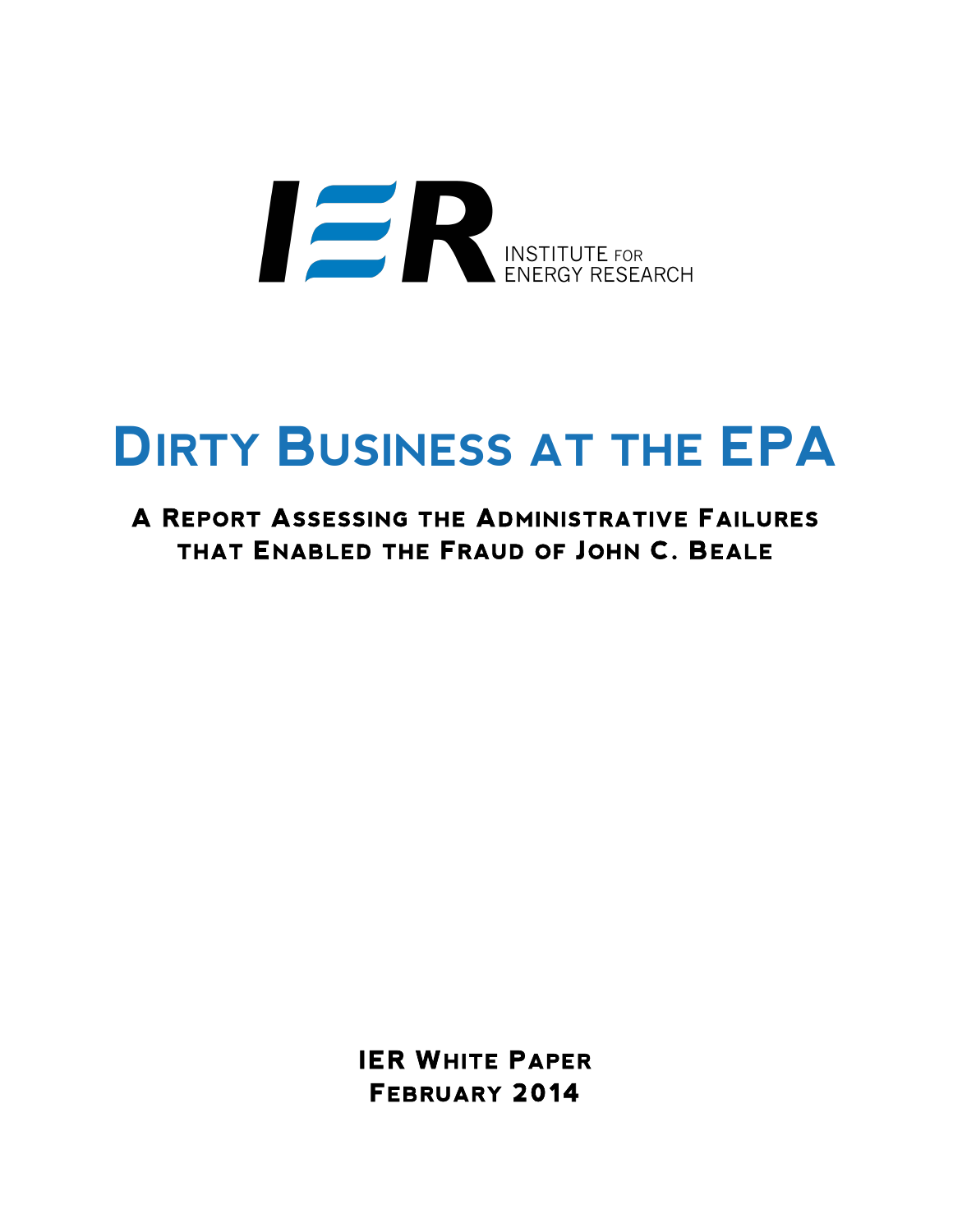"Because [EPA] relies so heavily on science to meet our mission on behalf of the American *people, it must be conducted in ways that are transparent, free from bias and conflicts of interest, and of the highest quality, integrity, and credibility." – EPA Administrator Gina McCarthy, before the House Science Committee, Nov.* 14, 2013<sup>1</sup>

"To meet our mission, EPA must maintain and attract the workforce of the future, modernize *our business practices, and take advantage of new tools and technologies ...* **[W]ith each and** *every transaction that is conducted within EPA ... value must be added to our workforce."* – *EPA's Themes: Meeting the Challenge Ahead<sup>2</sup>* 

#### **INTRODUCTION**

The Environmental Protection Agency, a behemoth federal regulator with more than 16,000 employees, is authorized by Congress "to protect human health and the environment." Critical to accomplishing this mission is a relationship of trust with the American people, as former EPA Administrator Lisa Jackson stated in an agency-wide memorandum in April 2009:

"The success of our environmental efforts depends on earning and maintaining the trust of the public we serve. The American people will not trust us to protect their health or their environment if they do not trust us to be transparent and inclusive in our decision-making. To earn this trust, we must conduct business with the public openly and fairly."<sup>3</sup>

Recent events involving massive fraud at the highest levels of the EPA, the failure of senior EPA officials to effectively supervise and hold accountable a suspected fraudster, and the unwillingness of some congressional leaders to conduct a thorough investigation of administrative malfeasance, potential cover-up, and politicized decision making at the EPA serve to undermine the public trust.

At a time when the EPA has adopted an aggressive regulatory agenda, writing rules that affect the sources of energy used by all American families, the threshold of public trust is greater. Yet EPA's failures to prevent massive fraud within the agency raise questions about basic administrative competence, not only in supervision of employees but also in the crafting of environmental regulations.

This report seeks to assess the loss of public trust and quantify that loss by utilizing documents recently made available by federal investigators and the courts. To date, EPA's disclosures remain incomplete; however, warranting additional document production by the EPA to congressional investigators and the public. In this respect, the Institute for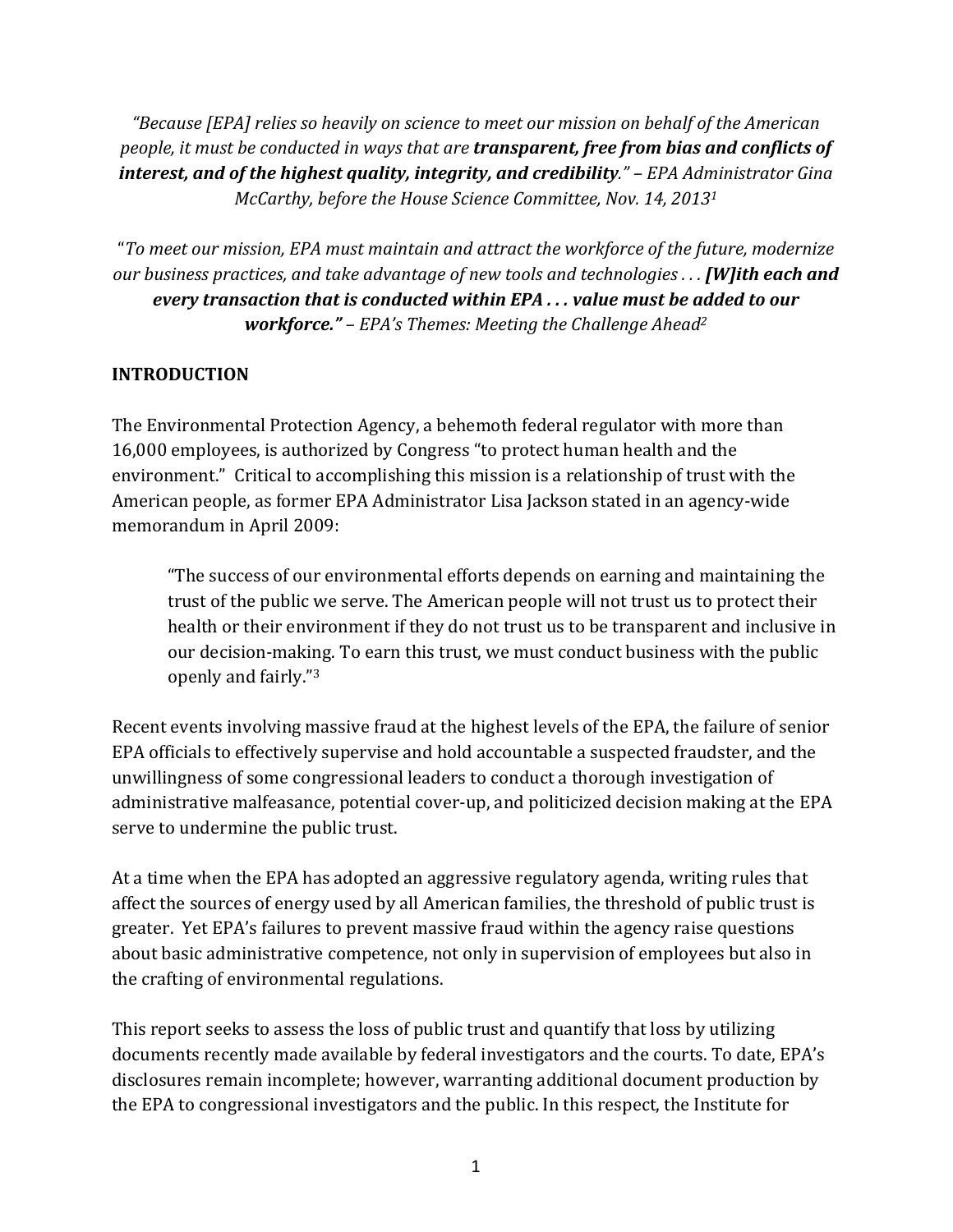Energy Research has filed request under the Freedom of Information Act (FOIA) to obtain documents related to the discovery, investigation and administrative handling of John Beale's fraud.<sup>4</sup>

## WHO IS JOHN BEALE?

Over a period of at least 13 years, John C. Beale perpetuated the largest known fraud in the history of the EPA, bilking American taxpayers out of nearly \$900,000 since 2000, though the full loss to taxpayers likely exceeds even this shocking sum.

Indeed, Beale's fraud was so massive, it requires us to ask some hard questions of Beale's supervisors and colleagues who missed numerous opportunities to suspect, report and expose Beale's theft, deceit and abuse of taxpayer dollars. From 2000 through 2012, Beale skipped out on work for at least 616 days, but it wasn't until he didn't show up for work for over a year and a half, while still collecting a paycheck, that his fraud was exposed, despite many warning signs and other violations of EPA employment policies that should have been addressed by both career and political personnel.

In the end, current EPA Administrator Gina McCarthy was Beale's supervisor who presided over his exposure, yet the public record of EPA's handling of Beale's case leaves questions about her management practices and supervisory competence. Indeed, Beale was allowed unauthorized absences from work for extended periods of time while he was one of the EPA's highest paid employees, and all during a time of strict budgetary constraints. This massive fraud calls McCarthy's judgment into question. If McCarthy's oversight of employees is so lax that someone can get paid without showing up for work for over a year then how can the American people trust the other pronouncements from McCarthy's EPA?

#### **BACKGROUND**

On August 23, 2013, the U.S. Justice Department charged John Beale, a high-ranking official in the EPA's Office of Air and Radiation (OAR), with stealing nearly \$900,000 from U.S. taxpayers and posing fraudulently as a CIA agent.<sup>5</sup> Over a period of at least 13 years, Beale falsely told his supervisors and colleagues at EPA that he was working on secret missions with the CIA to account for his extended absences and lavish expenses. Additionally, Beale fabricated a diagnosis of malaria, for which he received free preferential parking and an undisclosed number of sick leave days to receive treatment and/or doctor-prescribed rest.

The charges prompted Sen. David Vitter, Ranking Member on the Senate Environment and Public Works Committee, and Chairman Darrell Issa of the House Committee on Oversight and Government Reform to begin an investigation into the EPA's handling of the Beale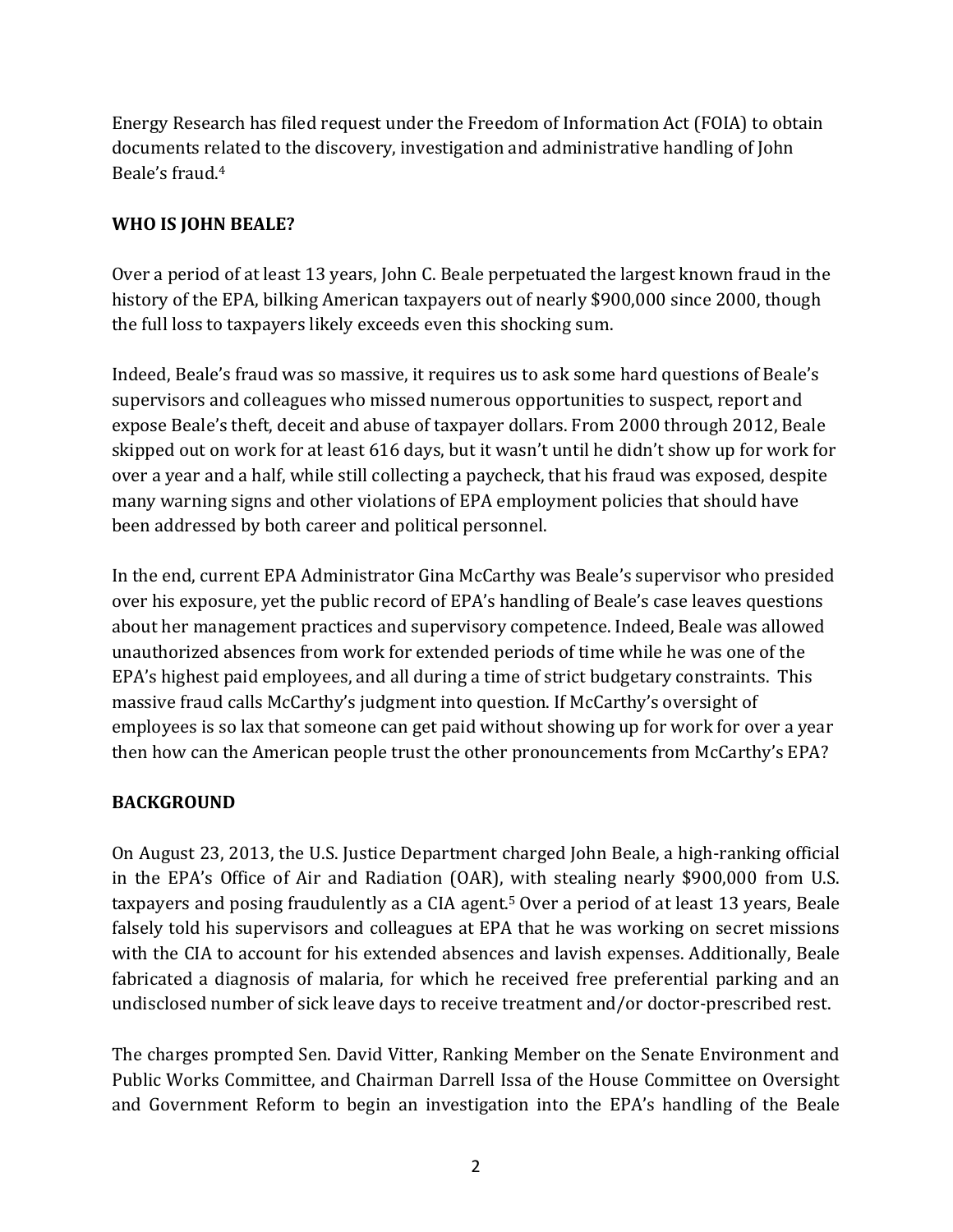fraud.<sup>6</sup> The EPA's Inspector General issued a report on December 11, which found that a "lack of internal controls" at EPA allowed Beale to perpetuate his fraud against U.S. taxpayers for more than a decade.<sup>7</sup>

Meanwhile, Beale pleaded guilty in federal court on September 27 to theft of government property and admitted to lying about being a CIA agent.<sup>8</sup> In fact, Beale never had any affiliation with the CIA, but invented the fantasy to account for his extended absences from work, which went unchallenged for more than a decade. On Oct. 1, Beale appeared before the House Oversight Committee, where he invoked his Fifth Amendment right against selfincrimination. 9

On December 18, Beale was sentenced to 32 months in federal prison and forced to pay \$1.3 million in restitution and forfeiture.<sup>10</sup> The next day, House Oversight investigators conducted a thorough deposition in which Beale testified under oath that "greed" was a large motivator of his actions.<sup>11</sup> Though this may be true, it does not begin to account for the lack of oversight and supervisory competence at the highest levels of EPA. Indeed, each of Beale's supervisors bears some responsibility for allowing Beale's actions to continue for more than a decade.

#### **BEALE'S CAREER AT EPA**

John Beale began working for the EPA as a consultant in 1987. In 1988, he became a fulltime consultant for EPA, and in 1989 he took a staff position advising the OAR on policy issues. Rob Brenner, a long-time friend and classmate of Beale's and Deputy Director of the Office of Policy Analysis and Review (OPAR), recruited Beale to OPAR.

Beale worked on several landmark projects throughout his long career at EPA, as detailed in the sentencing memorandum filed on December 9, 2013.<sup>12</sup> In early 1989, Beale was appointed Chairman of the Clean Air Workgroup, an inter-office group responsible for drafting the president's proposed amendments to the Clean Air Act (CAA). Beale was awarded the EPA's Gold Medal Award for Exceptional Service in Dec. 1989 for his work on the CAA amendments, which Congress would pass in 1990 as the first major changes to the CAA since 1977.

When President George H.W. Bush signed the CAA amendments into law in November 1990, Beale and OAR began the "exciting and challenging"<sup>13</sup> work of implementing the amendments. Given Beale's role in crafting the amendments, in late 1991 Rob Brenner submitted to Bill Rosenberg, then Assistant Administrator for OAR, a formal request for Beale to receive a Retention Incentive Allowance equal to 25 percent of his annual salary for a period of three years, with the possibility of extension.<sup>14</sup> In a recent report on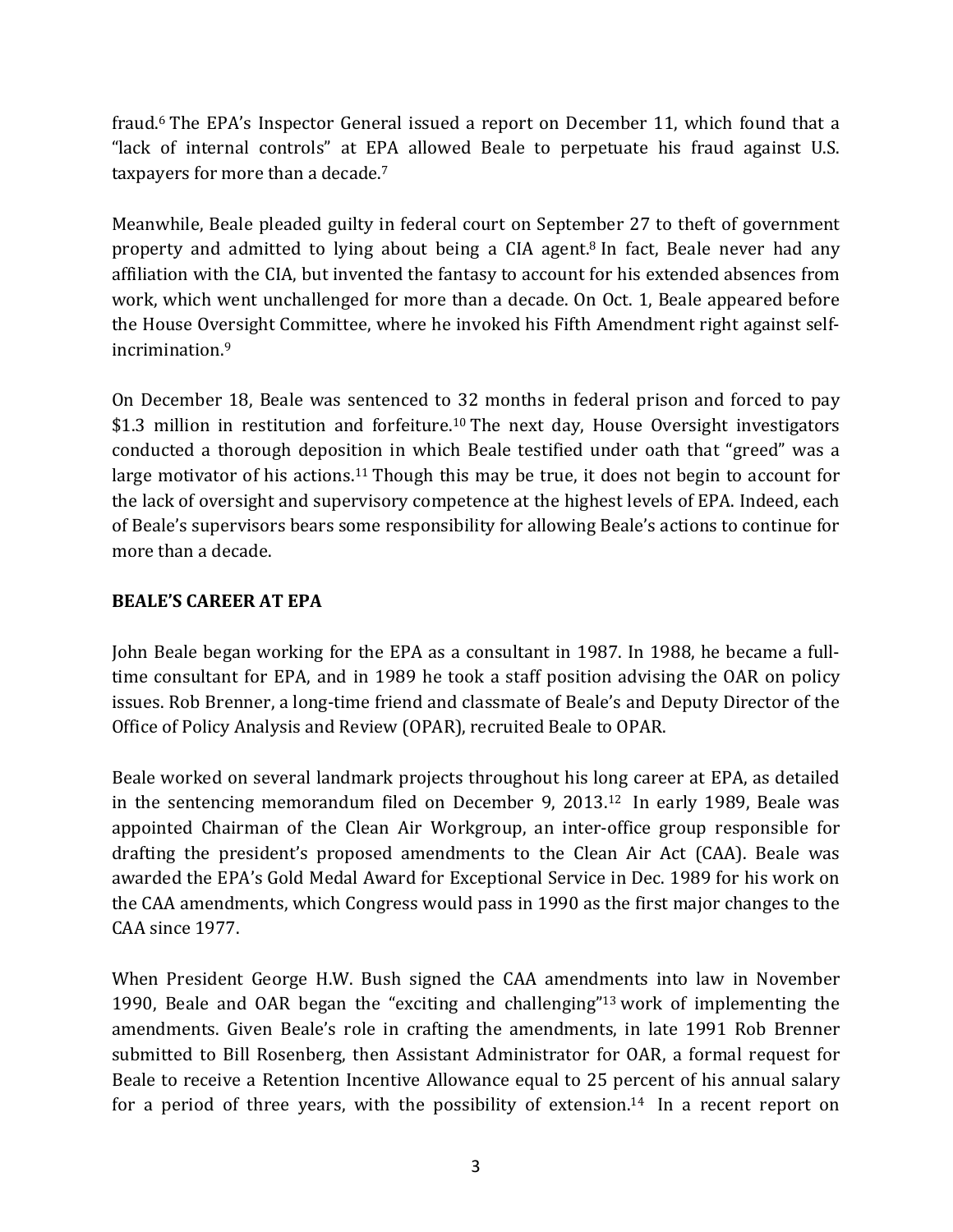Brenner's role in the Beale fraud, Senate EPW Republicans assert that Brenner's 2000 recommendation contained a material falsehood, namely that Brenner certified that Beale had received no prior retention bonus when, in fact, he had.<sup>15</sup>

According to court documents, Beale's retention incentive should have expired after three years, but instead continued for the next nine years. During this time, Beale continued to work on high-profile projects as a policy analyst in OPAR. In the late-1990s, Beale worked on the development of National Ambient Air Quality Standards (NAAQS), reporting directly to the EPA Administrator, Carol Browner.<sup>16</sup> Beale also worked on the National Low-Emission Vehicle Program and international climate issues, among other assignments.

In recognition of his achievements, EPA Administrator Carol Browner and Assistant Administrator Bob Perciasepe promoted Beale to Senior Policy Advisor in August 2000. This promotion made the OAR Assistant Administrator Beale's direct supervisor. It was around this time that Beale admits he began engaging in time and attendance fraud and lying about both his malaria diagnosis and his work as a CIA agent to cover his tracks.

#### **BEALE'S TIME AND ATTENDANCE FRAUD**

In 2000, Beale "began to engage in a pattern of time and attendance fraud," $17$  according to the sentencing memorandum, claiming he was conducting secret missions for the CIA as an excuse to skip work. At the time, Beale's supervisor was Bob Perciasepe, followed by Jeff Holmstead from 2001-2005, Bill Wehrum from 2005-2007, Bob Myers from 2007-2008, and finally Gina McCarthy from 2009-2012.

The following chart, derived from court documents, shows Beale's time and attendance fraud under each OAR Assistant Administrator. A review of the data reveals that Beale committed 107 days of time fraud between 2000 and 2007. In 2008, Beale's time fraud "grew far worse": Beale was absent from work for the entire six months between June and Dec. 2008, according to the sentencing memorandum. As the sentencing memorandum explains, "the scale of [Beale's] fraud and deception then became even more egregious" beginning in June 2011, when for the next eighteen months, Beale continued to claim he was on special assignment with the CIA so he could "receive his salary and other benefits from the EPA for absolutely no work on behalf of the government."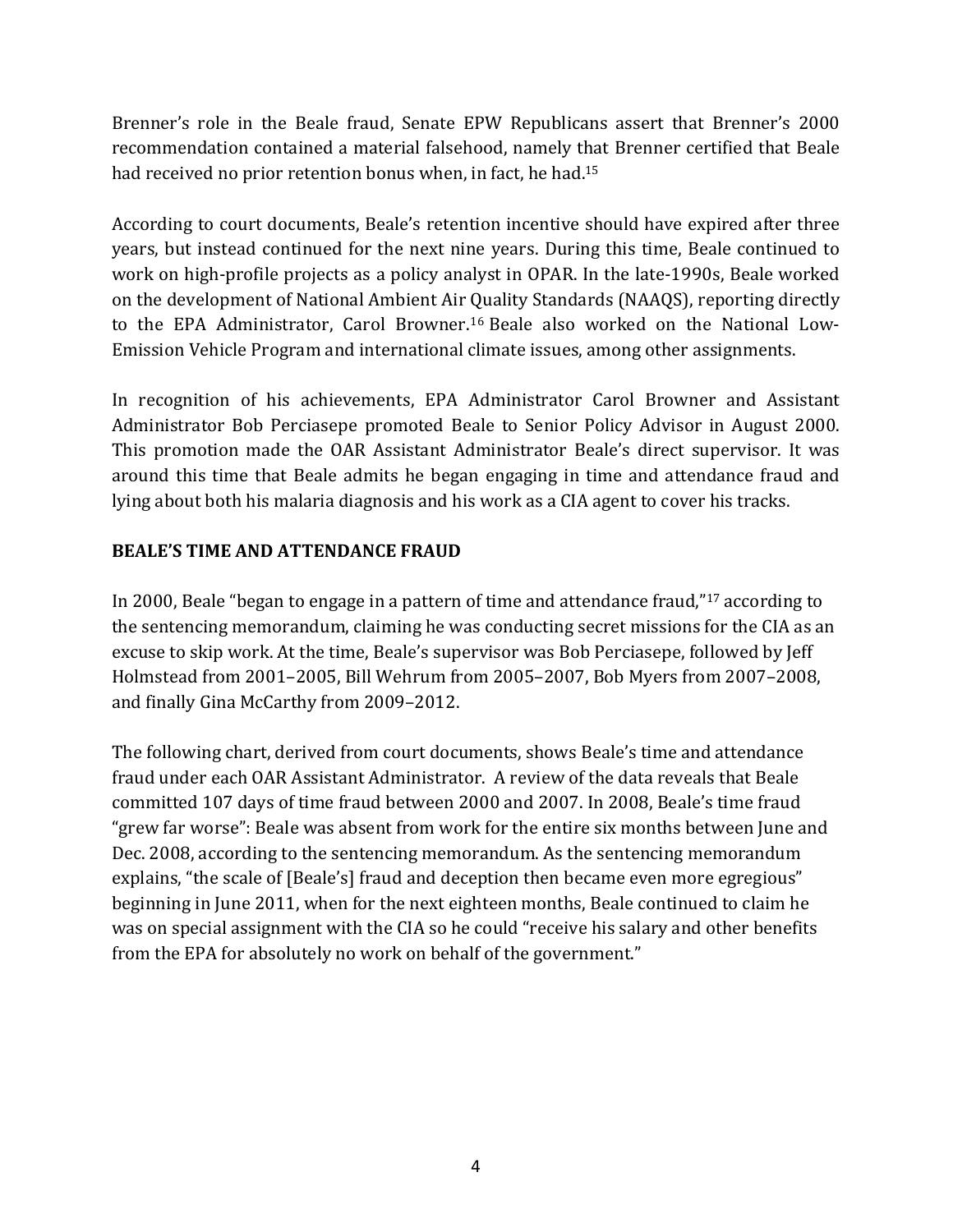

It should be noted that the above figures are derived from multiplying the number of days Beale missed due to time and attendance fraud by an estimate of Beale's daily pay. We estimated Beale's daily pay using his 2008 salary data as reported in the sentencing memorandum. Moreover, we used Beale's 2008 salary as a proxy because we do not have annual salary information for each year between 2000 and 2012. As such, the amount of time fraud for years preceding 2008 may represent a higher-bound estimate, while the amount of time fraud for years following 2008 may represent a lower-bound estimate. In any event, neither the Courts nor the Inspector General have assessed the amount of time Beale took in bogus "sick leave" due to his feigned malaria. Until the full extent of his fraudulent leave is public, taxpayers have little assurance that they have been repaid for their losses due to Beale's extensive fraud.

For reference, the number of days attributed to time and attendance fraud in Beale's sentencing memorandum can be found below:

| Year | Time Fraud |
|------|------------|
| 2000 | 9 days     |
| 2001 | 15 days    |
| 2002 | 22 days    |
| 2003 | 14 days    |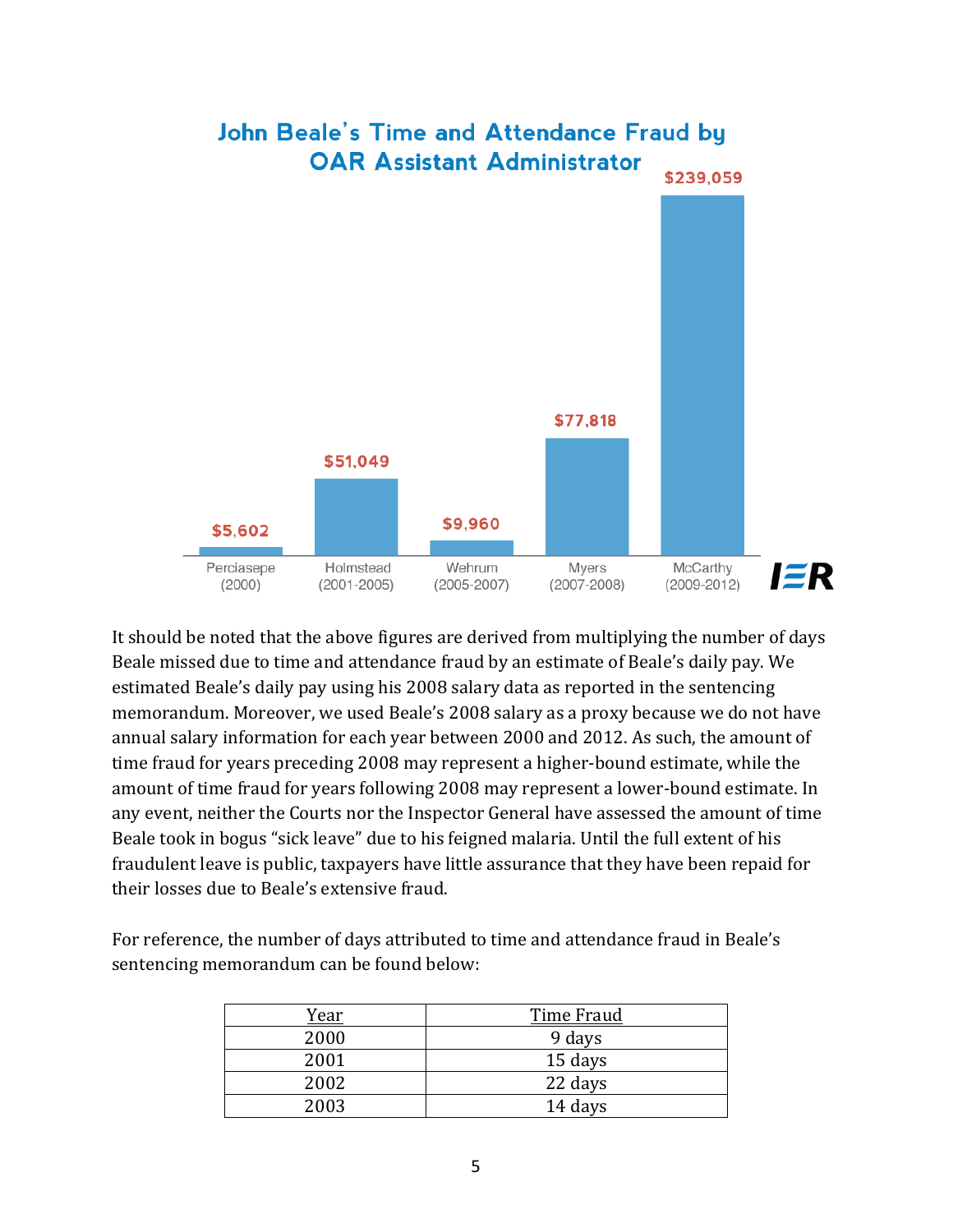| 2004 | 18 days                     |
|------|-----------------------------|
| 2005 | 25 days                     |
| 2006 | 3 days                      |
| 2007 | 1 day                       |
| 2008 | 125 days (approximately)*   |
| 2009 | 4.5 days (approximately)**  |
| 2010 | 4.5 days (approximately)    |
| 2011 | 125 days (approximately)*** |
| 2012 | 250 days (approximately)    |

*\*The sentencing memorandum states that Beale was absent from work for the entire six* months between June and December 2008. We estimate 125 work days over a six-month time *period.*

\*\*According to the sentencing memorandum, Beale missed 9 days due to fictitious CIA work *between January* 2009 and May 2011. It does not state how the absences were distributed. Thus, we estimate that half were missed in 2009 and half were missed in 2010. \*\*\*The sentencing memorandum states that Beale fraudulently missed work for a full 18 *months between June 2011 and December 2012. We estimate 125 work days for the six months* of absence in 2011 and 250 work days for all of 2012.

#### **RETENTION BONUSES AND OTHER FRAUD**

In addition to time and attendance fraud, as noted above Beale also abused his retention incentive. For his high-profile and diligent work in his early years at the EPA, Beale was regarded as an "essential" employee who made "significant contributions" to OAR. As a result, Bill Rosenberg (then-OAR Assistant Administrator) recommended Beale for a Retention Incentive Allowance in 1991.<sup>18</sup>

Beale's retention bonus should have expired after three years absent a written request for extension from his supervisor. But as Beale's attorney notes in the sentencing memorandum, Beale continued to receive a retention incentive throughout the 1990s even though his supervisors submitted little to no paperwork justifying an extension:

The paperwork in support of the Air Office's periodic reauthorization of Mr. Beale's retention incentive exists for 1993, see Exhibit 10, and 2000. See Exhibit 11. Neither Mr. Beale nor the EPA has been able to locate the paperwork that the Air Office presumably submitted in the 1996-1997 time frame. The 1993 and 2000 paperwork appears to have been prepared with less detail than the original 1991 paperwork, and lacks any specifics regarding the continuing outside employment opportunities that presented themselves.

In 2000, OAR Assistant Administrator Bob Perciasepe authorized another retention bonus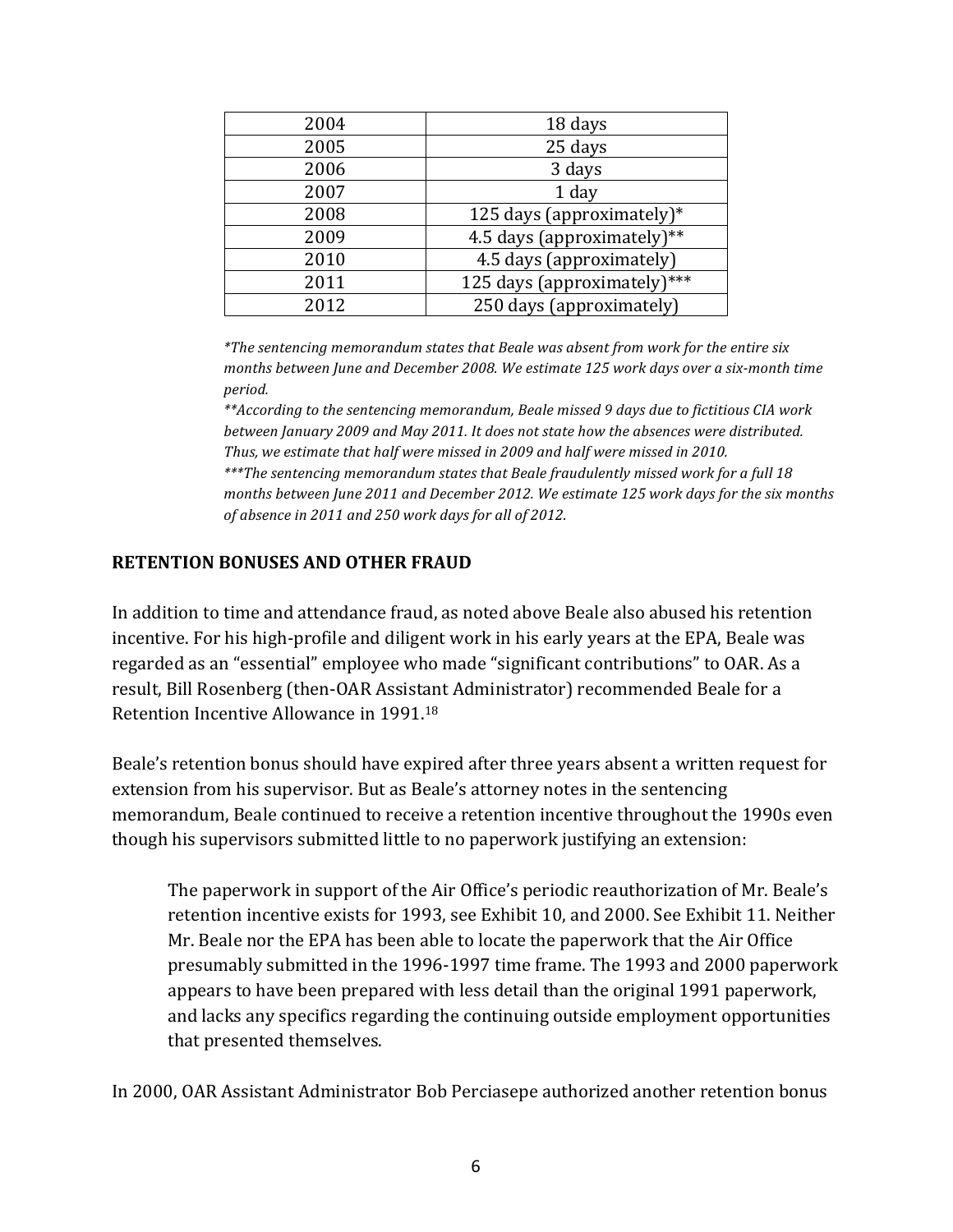for Beale, which was approved despite the fact that he had already received improper bonuses for the greater part of the decade. According to the sentencing memorandum, "Once Mr. Beale began stealing time from the EPA in 2000, he no longer met the Agency's eligibility requirements to receive a retention incentive." Instead, due to EPA administrative failures, Beale continued to collect the retention incentive until early 2013.

The following chart shows the amount of combined time, attendance, and retention incentive fraud committed by Beale between 2000 and 2012 under each OAR Assistant Administrator—Beale's direct supervisor. Based on court documents, Beale committed more than \$800,000 worth of time, attendance, and retention incentive fraud over a period of 13 years.



**John Beale Time, Attendance, and Bonus Fraud** by OAR Assistant Administrator

On top of time, attendance, and bonus fraud, Beale also fraudulently billed EPA \$57,235 for five trips to California that were unrelated to his work at EPA, as well as \$8,000 in parking fraud—for a total of \$886,186.<sup>19</sup> It should be noted that these figures represent the fraud for which Beale pleaded guilty. These figures do not account for the questionable extensions of Beale's retention incentive in the 1990s.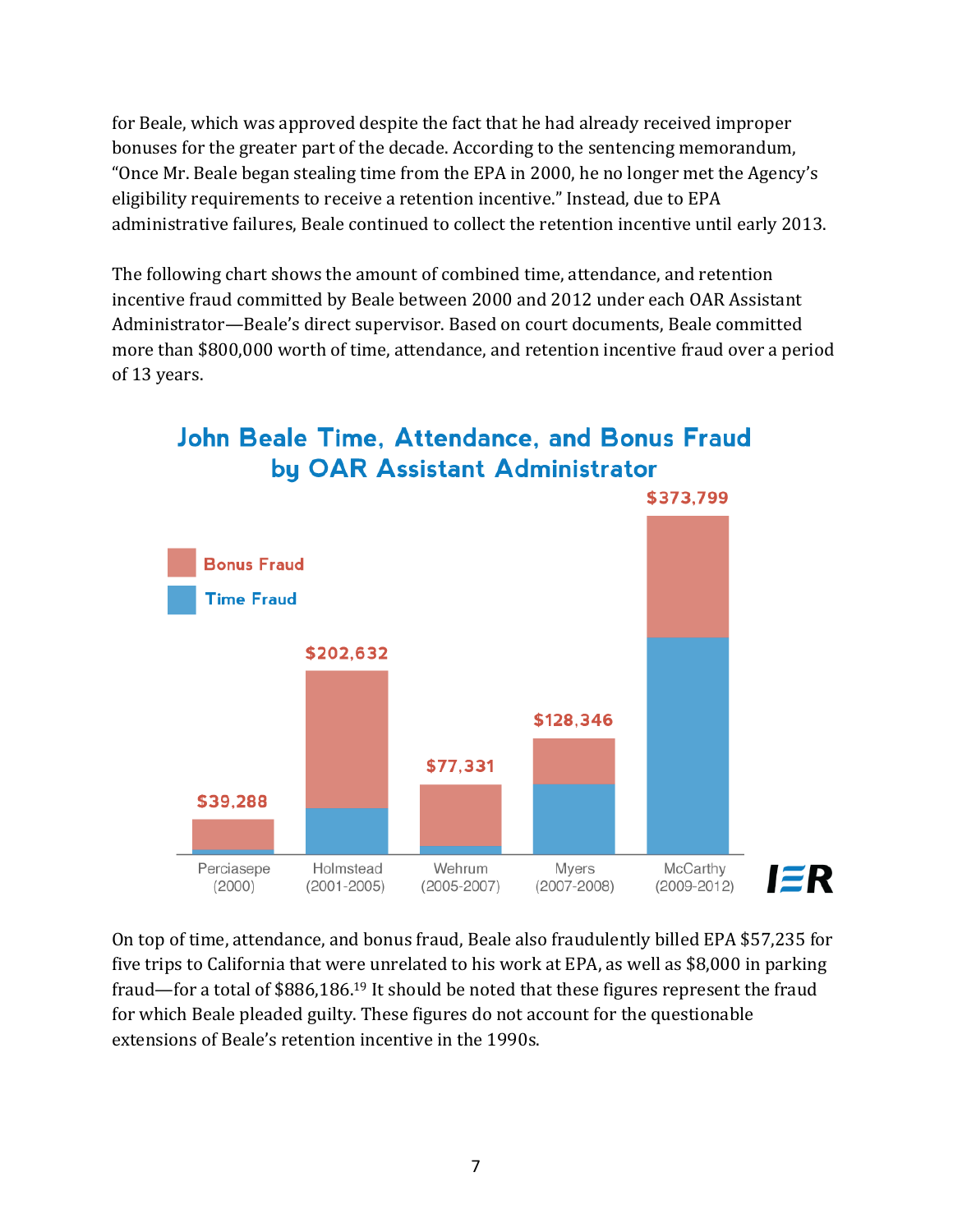#### LAX OVERSIGHT 'ENABLED' BEALE'S FRAUD

According to the Inspector General report, "EPA management actions in dealing with Beale while he was working at the EPA enabled Beale's fraud." Specifically, the IG notes that "agency managers did not take timely, effective action to address Beale's retention bonus" and that the "EPA's internal controls over timekeeping facilitated Beale's time and attendance abuses."

Beale's retention incentive bonus, for instance, was supposed to expire after three years unless his supervisor petitioned for a renewal. However, Beale received the bonus from 1991 through early 2013 despite "serious concerns" about whether Beale should have continued receiving a retention incentive. $20$ 

As OAR Assistant Administrator, Gina McCarthy was John Beale's direct supervisor between 2009 and 2012, during which time Beale admits his fraud and deceit intensified. In an interview with the EPA Inspector General, McCarthy claimed she raised concerns about Beale when she first joined EPA, yet she failed to act on those concerns.<sup>21</sup> Indeed, she even allowed Beale to take the lead on OAR's international work and wrote in a December 2010 email that she was "very excited to finally get the opportunity to work closely with [Beale]."22

McCarthy failed to act when her own staff insisted that Beale's bonus be suspended. Internal emails show that an OAR official attempted to prevent Beale's bonus from taking effect for 2011, but McCarthy did not act to discontinue the bonus for more than two years.<sup>23</sup> As Senate Environment and Public Works Republicans have highlighted, the OAR official sent McCarthy a January 2011 memo "informing her that Beale's salary exceeds the statutory threshold and that he and the Office of General Counsel recommended she cancel Beale's honus."<sup>24</sup>

McCarthy developed a close working relationship with Beale as Beale was perpetuating massive fraud against U.S. taxpayers. According to Beale, over lunch he and McCarthy discussed their expectations of the work he was to do under McCarthy. As Beale explains in the Oversight Committee deposition, he and McCarthy discussed an ambitious, three-phase project to "modify the DNA of the capitalist system."<sup>25</sup>

Beale's fraud accelerated at the same time McCarthy's OAR was working on some of the costliest clean air rules in history—notably Utility MACT and New Source Performance Standards. EPA projects that its Utility MACT final rule, which was promulgated in 2011, will require \$35 billion in up-front capital spending and will cost the economy \$9.6 billion on an annual basis.<sup>26</sup> Similarly, the EPA's rule governing carbon dioxide emissions from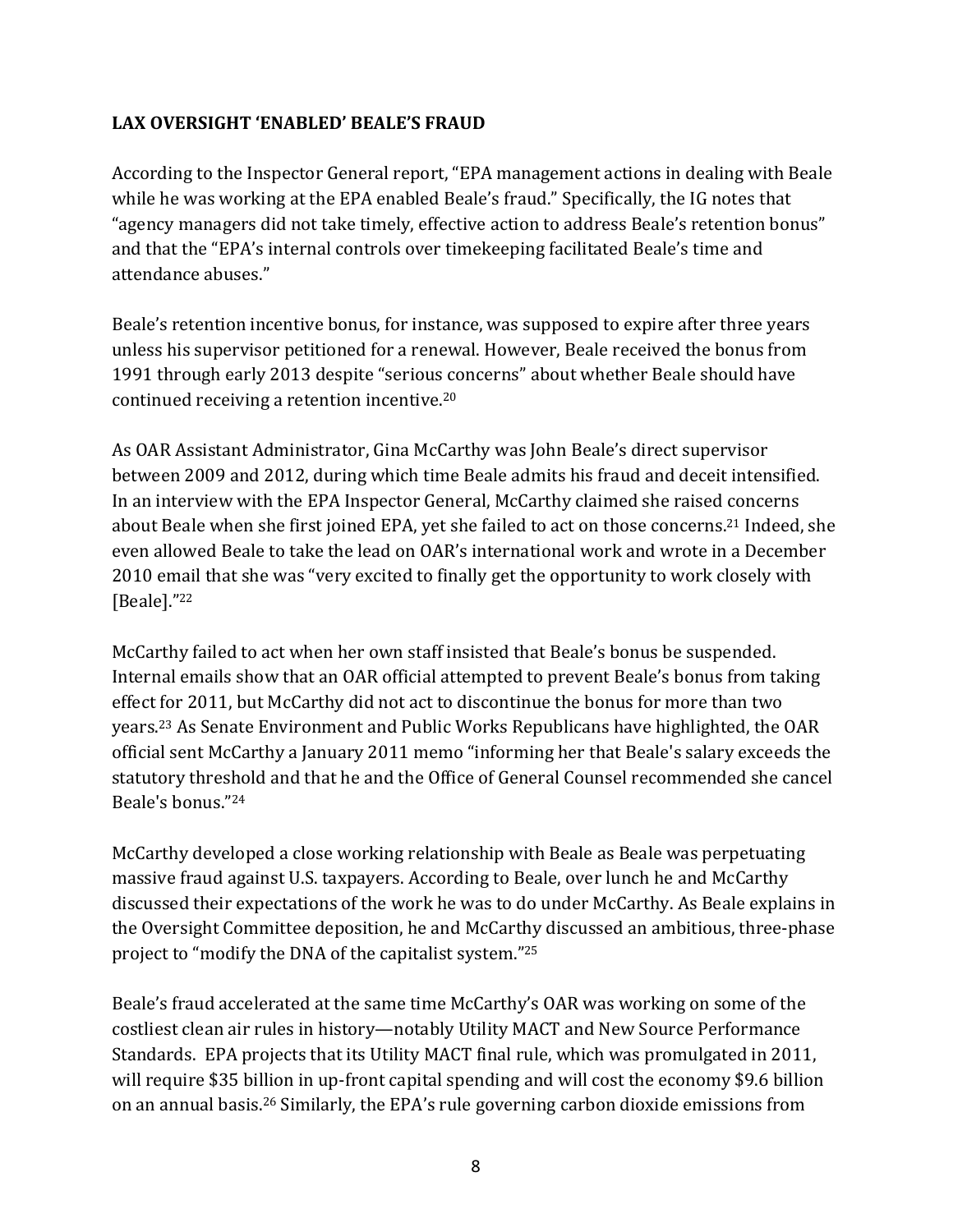new power plants is expected to shutter 226 coal-fired generating units and destroy up to 250,000 related jobs.<sup>27</sup> Such effects doubtlessly serve to modify the economic system of the United States.

Beale missed at least 18 consecutive months of work on McCarthy's watch, defrauding American taxpayers out of more than \$239,000 in time fraud alone. In fact, Beale's combined time and bonus fraud made him among one of the highest paid EPA employees with compensation that exceeded statutory limits.<sup>28</sup> The failure of McCarthy to adequately supervise a man she claims to have suspected of fraud raises questions about the Administrator's managerial competence and care to prevent waste, fraud and abuse in the agency she now leads. Furthermore, it is telling that none of Beale's case was disclosed publicly during the course of McCarthy's confirmation process to succeed EPA Administrator Lisa Jackson, though congressional investigators have received emails that reveal White House involvement in managing the potential political fallout from the Beale fraud.29

### **CONCLUSION**

<u> 1989 - Jan Samuel Barbara, margaret e</u>

Beale's massive fraud cost taxpayers at least \$900,000 and spanned multiple presidential administrations. Though Beale's demise occurred under McCarthy's watch, Beale perpetrated by far the most fraud against U.S. taxpayers when McCarthy was his direct supervisor. In the case of time and attendance fraud, Beale's fraud under McCarthy amounted to more than his previous four bosses combined.

Recent revelations concerning McCarthy's close ties to Beale pose additional questions about what the EPA Administrator knew, when she knew it, and why she failed to act for more than two years to stop Beale's fraud against American taxpayers. That such a blatant act of fraud could go unaddressed for so long raises serious doubts about administrative competence of EPA leaders at the highest level, particularly while the EPA was issuing some of the most costly regulations in American history.

<sup>1</sup> http://science.house.gov/sites/republicans.science.house.gov/files/documents/HHRG-113-SY-WState-GMccarthy-20131114.pdf

<sup>&</sup>lt;sup>2</sup> http://www2.epa.gov/aboutepa/epas-themes-meeting-challenge-ahead

<sup>3</sup> http://www.eenews.net/features/documents/2009/04/24/document\_gw\_01.pdf

<sup>4</sup> http://www.instituteforenergyresearch.org/2014/02/11/epa-fraudsters-records-sought-in-foia-request/ <sup>5</sup> See *United States of America v. John C. Beale*, 

http://www.epw.senate.gov/public/index.cfm?FuseAction=Files.View&FileStore\_id=05d12943-8742-442a-8602-970ad854b2cd

<sup>&</sup>lt;sup>6</sup> Senate Committee on Environment and Public Works, *Letter to EPA Inspector General Arthur A. Elkins, Jr.*, http://www.epw.senate.gov/public/index.cfm?FuseAction=Files.View&FileStore\_id=91c2cb13-179c-449abbc1-d3e25b372a25